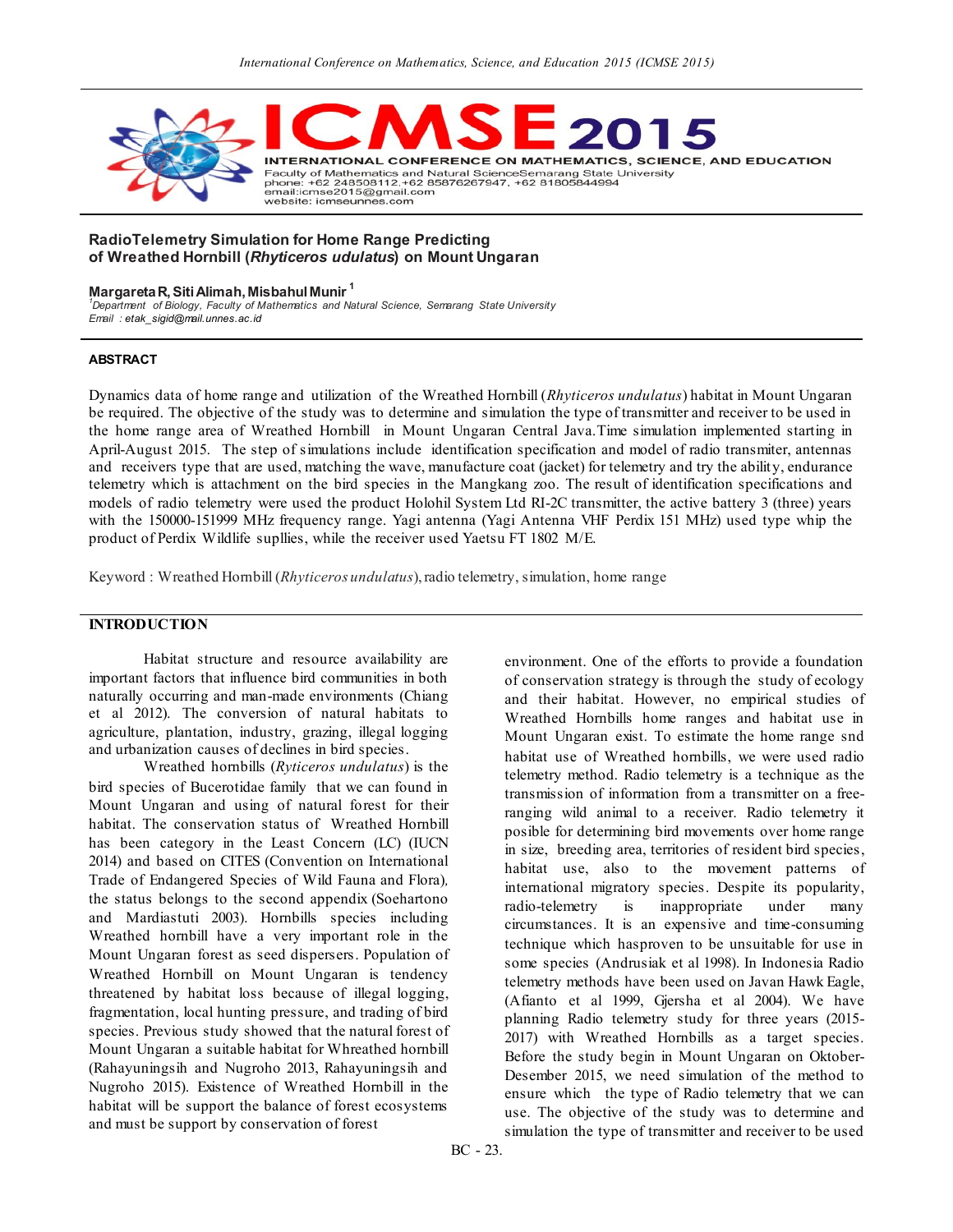in the home range area of Wreathed Hornbill in Mount Ungaran Central Java.

### **METHOD**

The early study for simulation start on April-August 2015. The location for simulation at Semarang state University (SSU), Mangkang Zoo, and Mount Ungaran. First step, we have been done to apply letter permission to arrest Wreathed Hornbills to BKSDA (Balai Konservasi Sumberdaya Alam) Central Java, cooperation with LIPI (Lembaga Ilmu Pengetahuan Indonesia) and IBBS (Indonesia Bird Banding Scheme). The data that we need are : identifying specifications and types of radiotelemetri, antenna and receiver that we used, matching the wave, manufacture coat (jacket) for telemetry, and try ability, endurance telemetry which is mounted on the bird species at Mangkang zoo and Mount Ungaran.

### **RESULT AND DISCUSSION**

To find the transmitter most suitable for Wreathed Hornbill we are looking for some products through internet sites or website, one of which was issued by HSL (Holohill Systems Ltd) "Transmiter". The first step to find the appropriate transmitter which is the body size and weight of the bird. Because the body size and weight of Wreathed Hornbill estimated to be the type of transmitter on raptor, then we search the type of transmitter on raptor group. Conventional transmitters consist of an antenna, a power source and a transmitter unit. The transmitter model for raptor group on HSl are BD2, PD2, R1-2B, R2-2C, R12A, S1-2B, and A1-2B (Table 1 Figure 1). Then we look for the type of transmitter that is more specific and tailored to the purpose of research.

|  |  | Table 1. Transmitter model for Raptor group (HSL) |  |  |  |  |  |
|--|--|---------------------------------------------------|--|--|--|--|--|
|--|--|---------------------------------------------------|--|--|--|--|--|

| Model            | <b>Attachment method</b> | Weight<br>(gram) | Life<br>(weeks) | Antenna<br>type |
|------------------|--------------------------|------------------|-----------------|-----------------|
| B <sub>D</sub> 2 | Backpack/tailmount       | $0.62 -$<br>1.95 | $1 - 20$        | Whip            |
| PD <sub>2</sub>  | Backpack/tailmount       | $2.0 - 4.0$      | 14-26           | Whip            |
| $R1-2B$          | Backpack                 | $5 - 14$         | $26-100$        | Whip            |
| $R1-2C$          | Backpack/tailmount       | $5-21$           | $25 - 250$      | Whip            |
| $R1-2A$          | Backpack                 | $10-20$          | 40-100          | Whip            |
| $S1-2B$          | Backpack                 | $12 - 16$        | $26 - 100$      | Whip            |
| $A1-2B$          | Backpack                 | 19-13            | 50-250          | Whip            |



### pulse widyh & Rate: 20 to 24 ms, nominal 0.6 p/s  $(36 \text{ p/m})$ Figure 1. R1-2C transmitter model

The result of identification specifications and radio telemetri model from raptor group used is the product from Holohil System Ltd Ri2C transmitter models, with about 10 grams and the active period of the battery is 3 (three) years. We used 6 R1-C2 with the different number (Table 2, Figure 2). This transmitter was designed for tail mount attachment on raptors and other birds with robust tails. It can also be configured for backpack attachment to birds, reptiles and small mammals (HTL).

Table 2. R1-2C Transmitter model for Wreathed Hornbill

| Model   | <b>Serial</b><br>number | Freq.<br>(MHz) | Pulse | <b>Attachment</b><br><b>Methode</b> | Antena<br>type |
|---------|-------------------------|----------------|-------|-------------------------------------|----------------|
| $RI-2C$ | 201043                  | 150.019        | 0.63  | Backpack,                           | Whip           |
| $RI-2C$ | 201044                  | 150.239        | 0.63  | Backpack                            | Whip           |
| $RI-2C$ | 201045                  | 150.319        | 0.67  | Backpack,                           | Whip           |
| $RI-2C$ | 201046                  | 150.470        | 0.65  | Backpack,                           | Whip           |
| $RI-2C$ | 201047                  | 150.661        | 0.63  | Backpack,                           | Whip           |
| $RI-2C$ | 201048                  | 150.880        | 0.62  | Backpack,                           | Whip           |



Figure 2 R1-2C transmitter models by HSL with the different number

The antennas type that we used also Whip type, while receivers are used Yaetsu mkll the FT 690 mhz frequency 150000-151999 MHz (Figure 3 and 4).



Figure 3 Antenna Yagi 151 MHz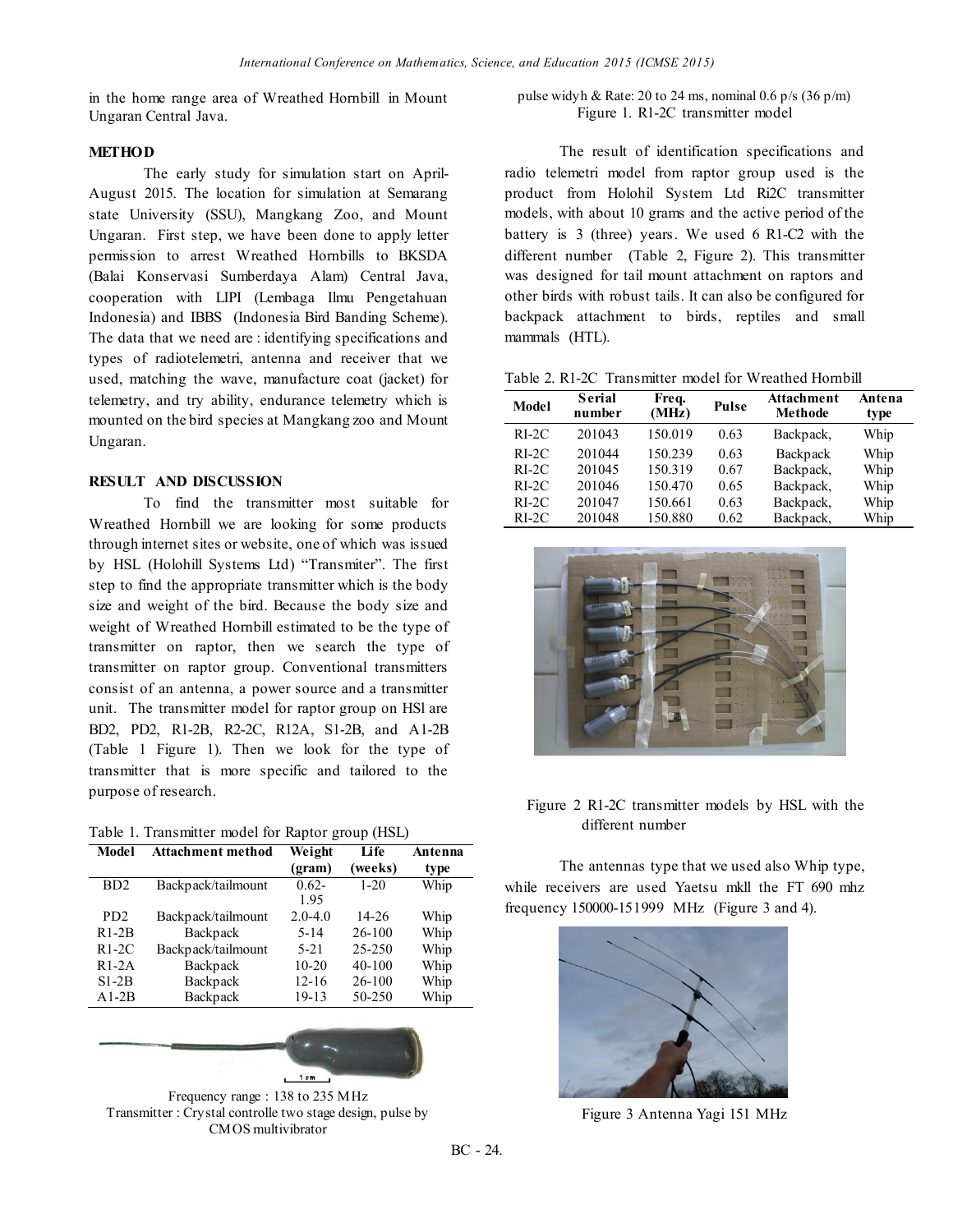

Figure 4 Radio receiver Yaetsu FT-1802 M/E

The next step was to coordinate the member of team researchers, also with LIPI and RCS (Raptor Conservation Society) to conduct stabilization team through theoretical training and simulation in the Semarang State University area (Fifure 5), Mangkang Zoo, and then directly in the field study on Mount Ungaran.



Figure 5 Simulation radio transmitter in SSU

The training have been done primarily to familiarize team members for distinguish types captured of signal receiver, the other team members are required to recognize individuals who have been given a trial installation of radio transmitter.

Trial installation of the transmitter have been done on Wreathed Hornbill species in Mangkang Zoo. We decide to put the transmitter placed in the backpack of the bird for one week by using the jacket coat (Figure 5 and 6).



Figure 5 To setting radio transmitter on backpack



Figure 6 Radio telemettri backpack attachment method

The test results showed that a transmitter attachment on the backpack has a strong resistance. So that even the birds had several times tried to pull, strong enough transmitter attached and not damaged. After one week simulation, originally a bird disturbed so that it always seeks probe backs and wings to try to take it off, but the next day had not demonstrated such behavior.

The results of trials conducted the wave reception on Mount Ungaran also showed good results, the transmitter can be detected and monitored through a radio receiver that has been configured radio waves.

### **CONCLUSION**

The model and specification radio telemery are RI-2C transmitters, receivers Yaetsu FT 690 mkll with 150000-151999 mhz frequency and Whip antenna type, can be mounted and used on Wreathed Hornbill Mount Ungaran.

# **ACKNOWLEDGMENT**

The authors would like to thank to the Directorate General of Higher Education and Culture for funding the research. The expression of thanks also addressed to the Association of Natural Conservation and Indonesian Institute Science and Perhutani for giving the research license. Mr. Hidayat Ashari and Mr Usep Suparman for helped during the training.

#### **REFERENCES**

Afianto A, Jarwadi H, Dewi M. 1999. Aplikasi penggunaan radiotelemetry pada pendugaan karakteristik wilayah jelajah Elang Jawa (*Spizaetus bartelsi*) di Guung Salak Jawa Barat. disampaikan pada *seminar sehari Penerapan Sistem Informasi Geografi dan RadioTracking Untuk Pengelolaan Keanekaragaman Hayati*, IPB-Darmaga, 26 Oktober 1999.